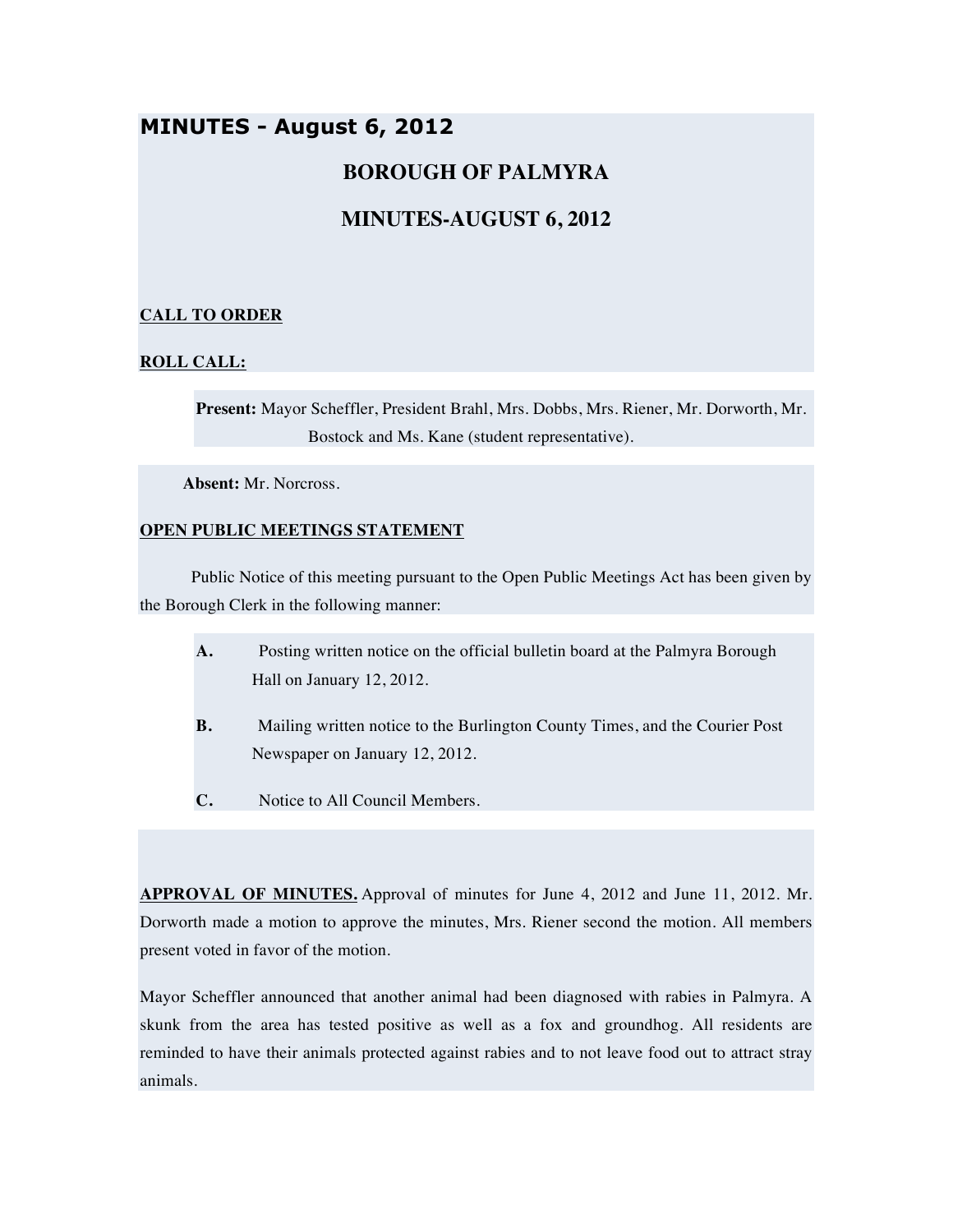#### **PROFESSIONAL UPDATES.**

**A.** Professional Property Appraisers-Revaluation. Mayor Scheffler reported that an arrest has been made in connection with medicine being stolen from a few residents by one of the employees of Professional Property Appraisers. Mr. Davis, owner and Vice-President Schneider reported to council that the company has been dealing with the issue and is cooperating with the police department. The employee has an addiction to prescription drugs and the company was unaware of it. There were background checks by the company and the police department that turned nothing up. The employee has been terminated and the company will implent a new drug testing policy for all employees. Mayor Scheffler discussed that she had reached out to Margaret Nuzzo and the county board of taxation for their opinion. Mayor Scheffler read the list of recommendations that council is discussing.

**1.** All homes originally inspected by the suspect will be re-inspected.

**2.** Police will issue photo ID's to all inspectors, which must be carried at all times.

**3.** Finger printing and multi-state criminal history reports will be completed.

**4.**Borough will make personnel available to any resident who request the attendance of an employee during inspection.

**5.** PPA will provide any data collected by the suspect to home and property owners if requested.

**6.** All costs associated will be paid for and/or reimbursed to the Borough by PPA Inc. Mayor Scheffler explained that council will be going into an executive session to discuss this matter and will return to general session for the remainder of the agenda, but that the public will be given an opportunity to address PPA or council before the executive session. President Brahl made a motion to open the matter to the public, Mrs. Reiner second the motion. All members present voted in favor of the motion.

Mr. Clements-Harbour Drive-former county tax administrator and also former borough tax assessor discussed that he is keeping track of the revalue process and that he has monitored over 100 revalues during his career. The drug testing of all the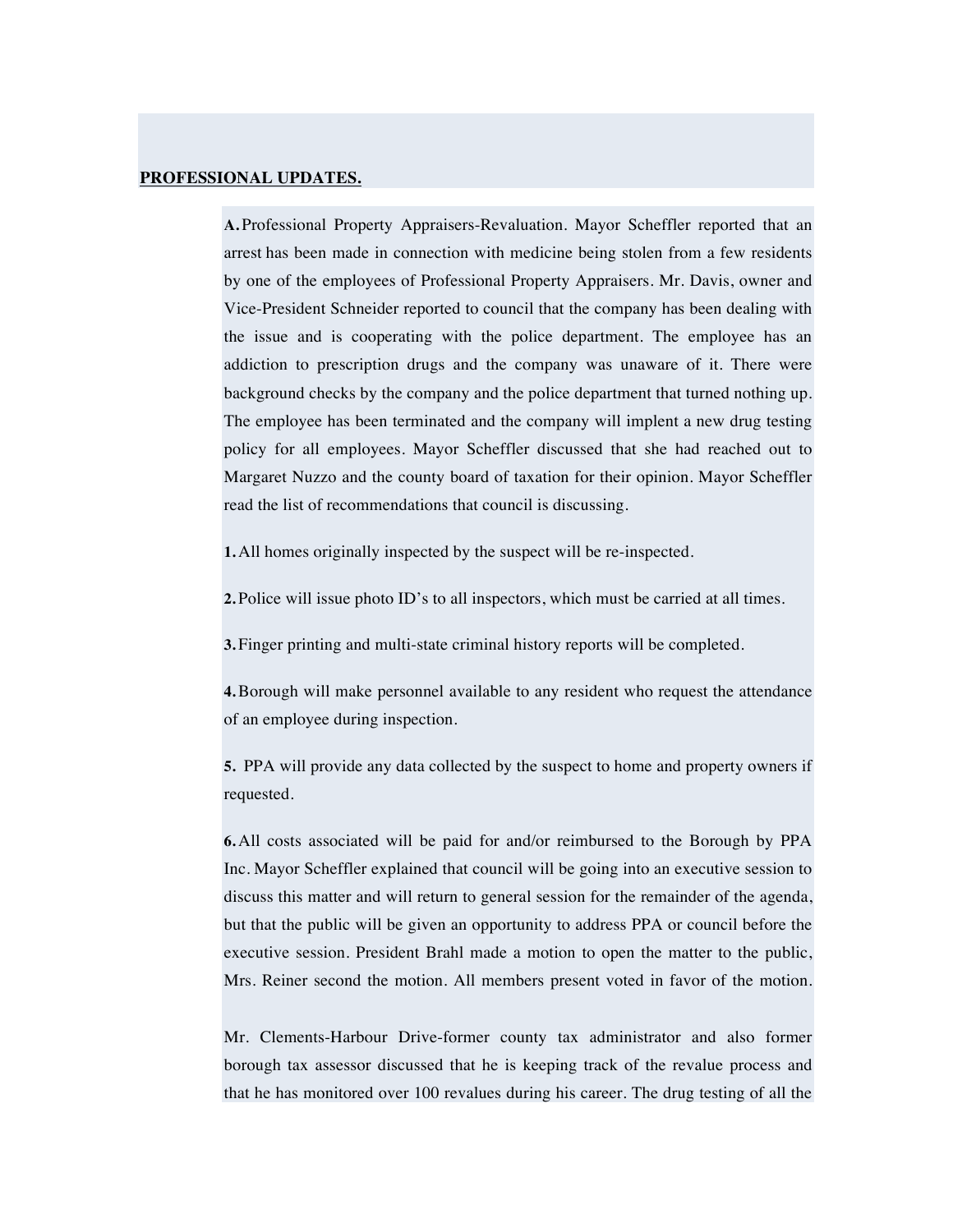employees is a good idea now days and that he knows that Professional Property Appraisers is an excellent company and that they had an employee who strayed.

Ms. Veitenheimer-Roland inquired if there was a way to see the data of her property before she agrees to another home inspection. Mr. Davis replied that they were going to reinspect a random 10% of the properties and that all of the information on the inspections is on computer tablets that can be reviewed. The employee that was terminated did an excellent job in the inspections and they have not located any errors yet in his work.

Mr. Stoops-Highland inquired as to how attentive could the individual of been if he was on drugs. Vice President Schneider explained that this was not a person who normally took drugs and that he had become additive after an accident in April. His work has not been found to have any fault with the reviews by the firm.

Mr. Vanemburgh-Highland Avenue discussed that he was shocked to hear about the appraisers arrest and that he was on vacation at the time. Mr. Vanemburgh inquired if the ipad tablet that they carried could take pictures as well? Mr. Schneider replied that the tablet was only for entering information and that it could not take pictures. Mr. Vanemburgh inquired if other items besides medication were stolen. Mr. Davis explained that the inspector for the revalue was addicted to pain medication and that he did not take any other items.

Ms. Veitenheimer-Roland inquired if tape measures were used for the rooms. Vice-President Schneider replied that all rooms were correctly measure.

No one else wishing to be heard on the subject, Mr. Dorworth made a motion to close the subject to the public, Mrs. Reiner second the motion. All members present voted in favor of the motion.

**Resolution 2012-170,** Resolution Excluding The Public From Certain Meetings Pursuant To Section 8 Of The Open Public Meeting Act C. 231 P.L. 1975. (contract and possible litigations). President Brahl made a motion to approve the resolution, Mr. Dorworth second the motion. At the call of the roll, the vote was:

**AYES:** President Brahl, Ms. Dobbs, Mrs. Riener, Mr. Dorworth, Mr. Bostock.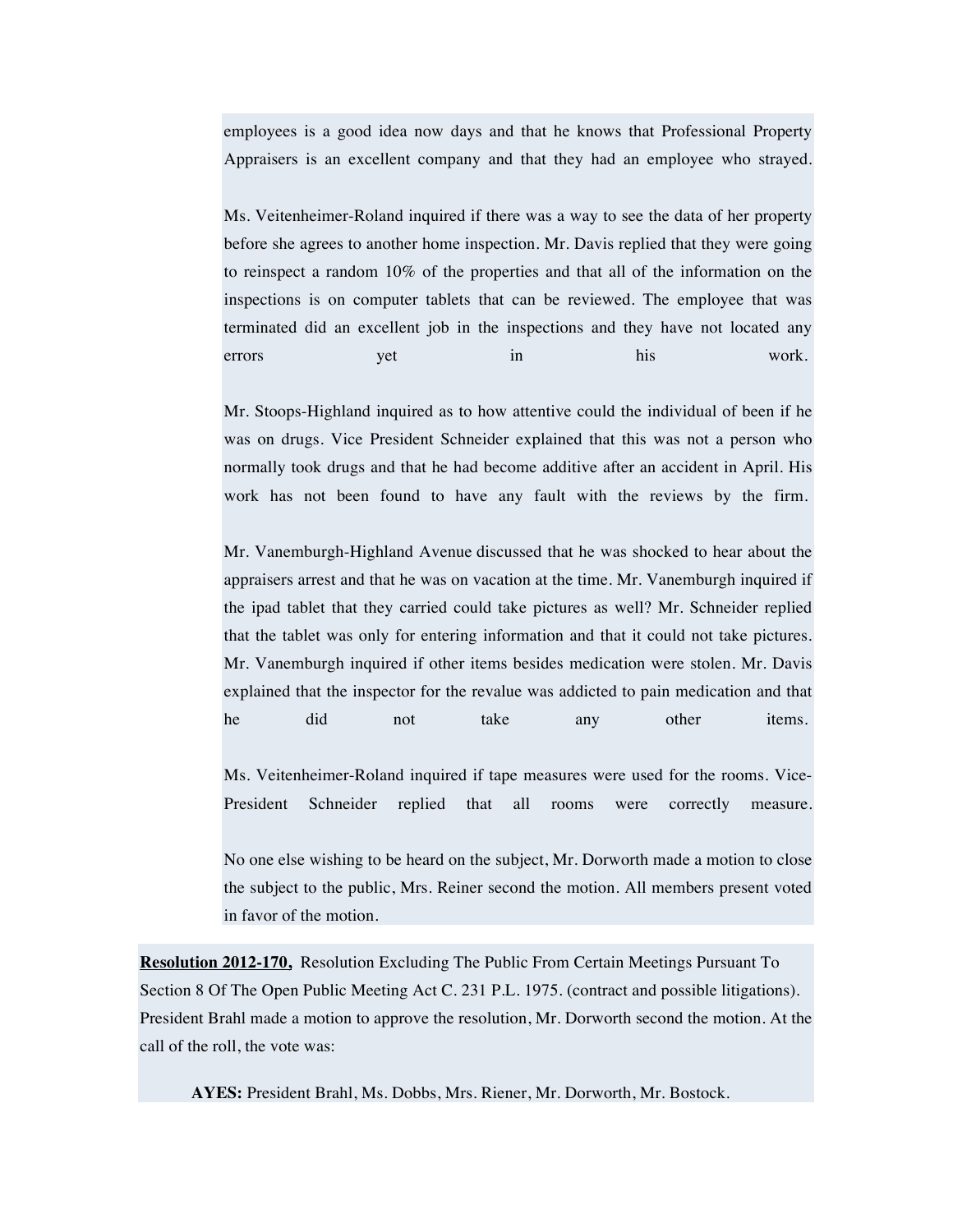**NAYES:** None. Council went into executive session at 7:25 pm.

Also in attendance at the executive session: Mr. McMahon (tax assessor), Chief Scott Pearlman and Thomas Davis (Professional Property Appraisers).

#### Council returned to public session at 8:00pm.

Mayor Scheffler informed the public that council had discussed various issues with the contract for the Professional Property Appraisers and that the company has committed to sending a letter to all 420 properties that were affected to request a reinspection. If the homeowner does not want a reinspection, they inform the company that they are denying the reinspection. Mr. Gural explained that all of the homes were in the general area and that the borough is about two-thirds complete.

Mrs. Gasper-Garfield Avenue inquired if there were more than the two homes burglarized? Mayor Scheffler replied that it is currently up to four homes.

> **B.** Engineer Update-Mr. Kirchner reported the ADA project is almost completed except for a few punch list items and that they are also doing some additional stripping to use the remaining grant funds that are available. The HVAC system specifications for the bidding process are complete and will go out to bid for submittal in September. The units will be located over the hallways. Mr. Kirchner explained that there is some electrically issues that will be included in the contract as well as looking for a two year maintenance contract for the center. The police shed has been awarded and should be started by the end of the month. Letters are going out to the area of Parry Avenue that will have work done this fall. Morgan Avenue-Chief Pearlman informed council that Morgan Avenue has parking restrictions already listed in the code book. President Brahl discussed that the ordinance for Morgan Avenue needs to be amended first before the new one is in place. Mr. Kirchner discussed the options for the daycare parking restrictions, but that the restrictions that are in place have not been enforced. President Brahl requested that Dan Schoen-Highland Avenue be allowed to give some input, since he first approached council about the need for parking. Mr. Rosenberg informed council that the police department does not have the option of not enforcing an ordinance. Chief Pearlman explained that the signs for the regulations where never installed. Mr. Schoen explained that there just needs to be a parking regulation to allow the parents to drop and pick up their children at the church's daycare. Mrs. Riener inquired if a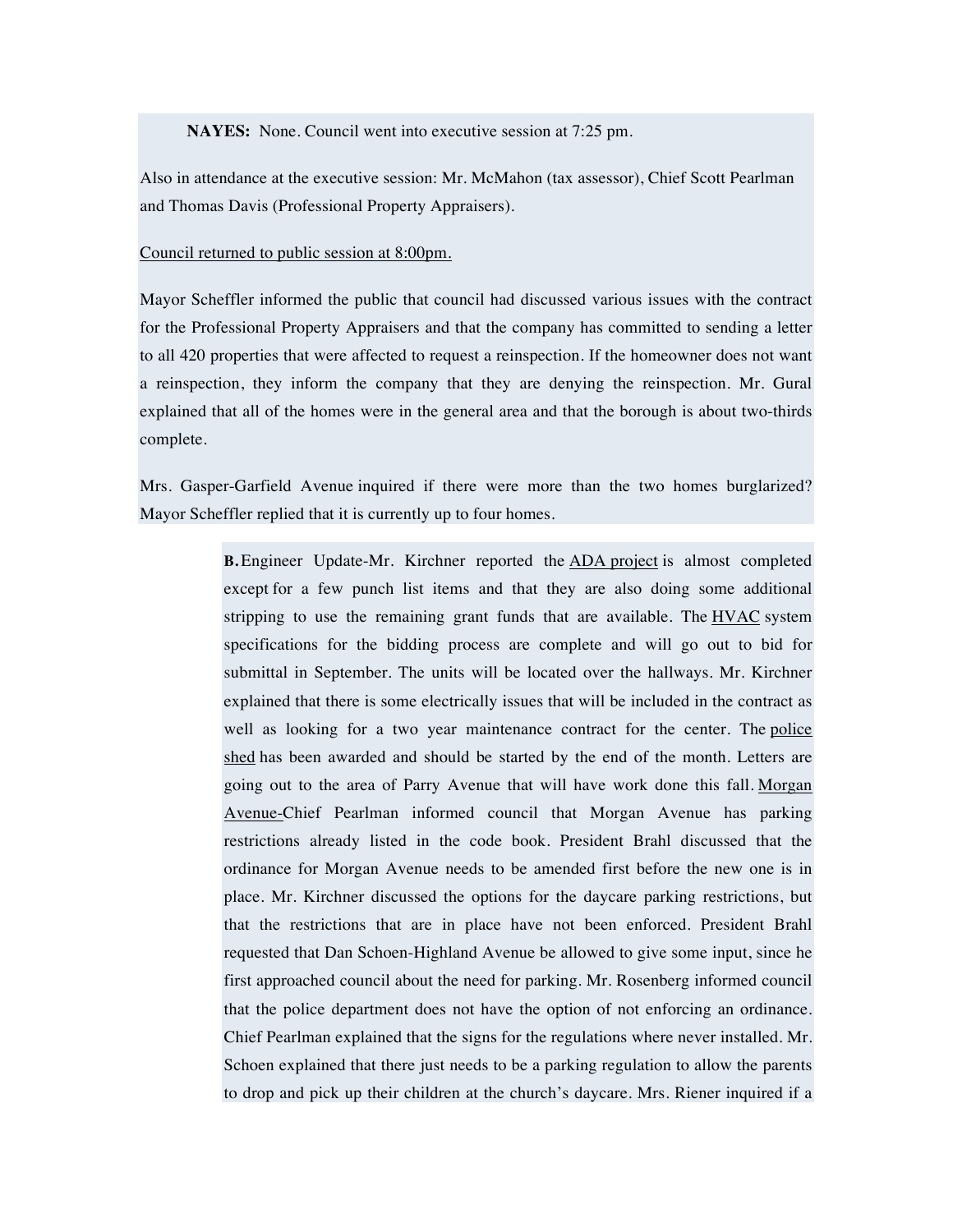loading zone would be a solution and that the county is reviewing the intersection. Mayor Scheffler explained that the county report and any correction to the intersection would be several months away and that she recommends amending the ordinance for introduction next meeting. President Brahl explained that the main concern is the safety of the children at the daycare. Mr. Kirchner reported that they had met with the department of transportation, Burlington County and Light Rail to work on changing the signal at the intersection. They are requesting a pedestrian count and are going to wait till data is available before moving forward. Mr. Gural discussed that the Borough is not paying for any of the studies and that NJ Transit will pay for any required upgrades. Mr. Kirchner discussed that July 24 was the kick off meeting for traffic calming study and that if council desires they could investigate the need for red light cameras on Route 73. There are currently ten towns that participate in the program. President Brahl inquired about the towns that are going to drop the programs due to the certification conflicts. Community Center ADA-Mr.Kirchner has looked at the request for an ADA review of the center and borough hall. The cost would be about \$15,000 to do the review. Mayor Scheffler would like to hold this discussion until budget meetings. Street Sweeper Mr. Kirchner will have a recommendation for the next meeting for the award of the street sweeper and that the company will add additional brushes that are needed. Sewer Rates-Mr. Kirchner discussed the proposal for sewer rates by flow and that he will submit a proposal to start the process. The sewer plant has been receiving some odor complaints and that he has been keeping track of the addresses and time of day so that they can attempt to narrow it down. Seven of the items from the DEP will be implement, new trees, wind screen, extension of pipes, covering grid portion of tank and that they are still working on some of the additional issues with the grid. Two of the required items from the DEP are in the capital budget for the sewer plant. Mayor Scheffler would like a letter sent out to all residents around the plant showing what has been done and when the rest will be completed from the DEP recommendation list. Parry Avenue-Mrs. Riener inquired about the discussion of Parry Avenue and making it a one way. Mr. Kirchner replied that the discussion was concerning the 600 block and also the intersection of Spring Garden and Parry. The county traffic engineer will not support the one way of Parry Avenue. Mrs. Riener expressed concerns about the pattern on the street and the blocking of the intersection. Mr. Kirchner explained that the pattern at the intersection of Cinnaminson and Spring Garden in combination with the signs is to let traffic know not to block the intersection. The war memorial committee had a concern about too many signs located in the park and that they have attempted to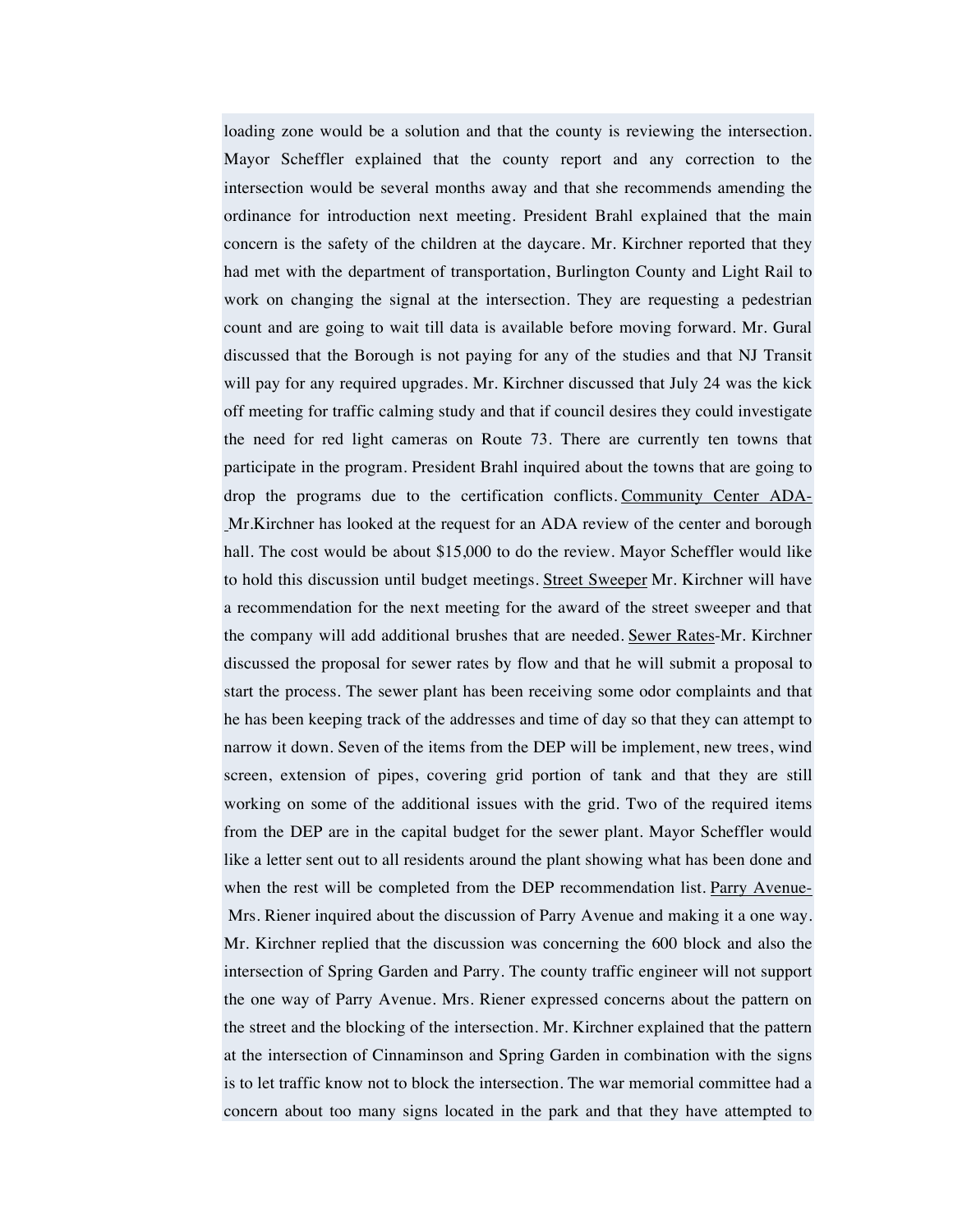limit the number of signs. Mrs. Riener would like to see the area be better signed or marked for not blocking intersection.

**Administrator Report.** Mr. Gural reported that he had met with Land Engineering and that Ethel Hardy Park is under demolition and almost completed, the gazebo is on order and the project will be complete within 45 days. Ms. Dobbs inquired if the park will remain close till completion. Mr. Gural explained that for safety of all residents, the majority of the park will remain closed. Mr. Gural informed council that community center site improvement bids are scheduled for this Thursday and that he will have a recommendation for the next meeting. Ms. Dobbs inquired about the status of Market Street. Mr. Gural replied that the award amount for section 1 is completed and that they are waiting on PSG &G to have the lighting installed. Then the next phase would be for the Bridge Commission to repave the street, it is scheduled for early fall. Ms. Dobbs discussed that the soil needs to be replaced with better grass seed when completed.

**RESOLUTIONS. Consent Agenda-** Items A-H will be enacted as a single motion, if any resolution needs additional discussion it will be removed from the consent agenda and voted on separately. Mayor Scheffler read the titles into the record for the consent agenda. President Brahl made a motion to approve the resolutions, Ms. Dobbs second the motion. At the call of the roll, the vote was:

**AYES:** President Brahl, Ms. Dobbs, Mrs. Riener, Mr. Dorworth and Mr. Bostock.

**NAYES:** None.

**A.**Resolution 2012-162, Resolution Amending Resolution 2012-99 Engineering Services For Street Sweeper Specifications and Bidding Services To Increase The Amount To \$5,000.

**B.** Resolution 2012-163, Resolution Authorizing Contract With Approved State Contract Vendor Winner Ford For Purpose Of Purchasing Goods Or Services Pursuant To N.J.S.A. 40A:11-12a. (police vehicles).

**C.** Resolution 2012-164, Resolution Authorizing The Borough Of Palmyra Police Department To Advertise For Bids For In-Car Videos and Back-end Software For The Department.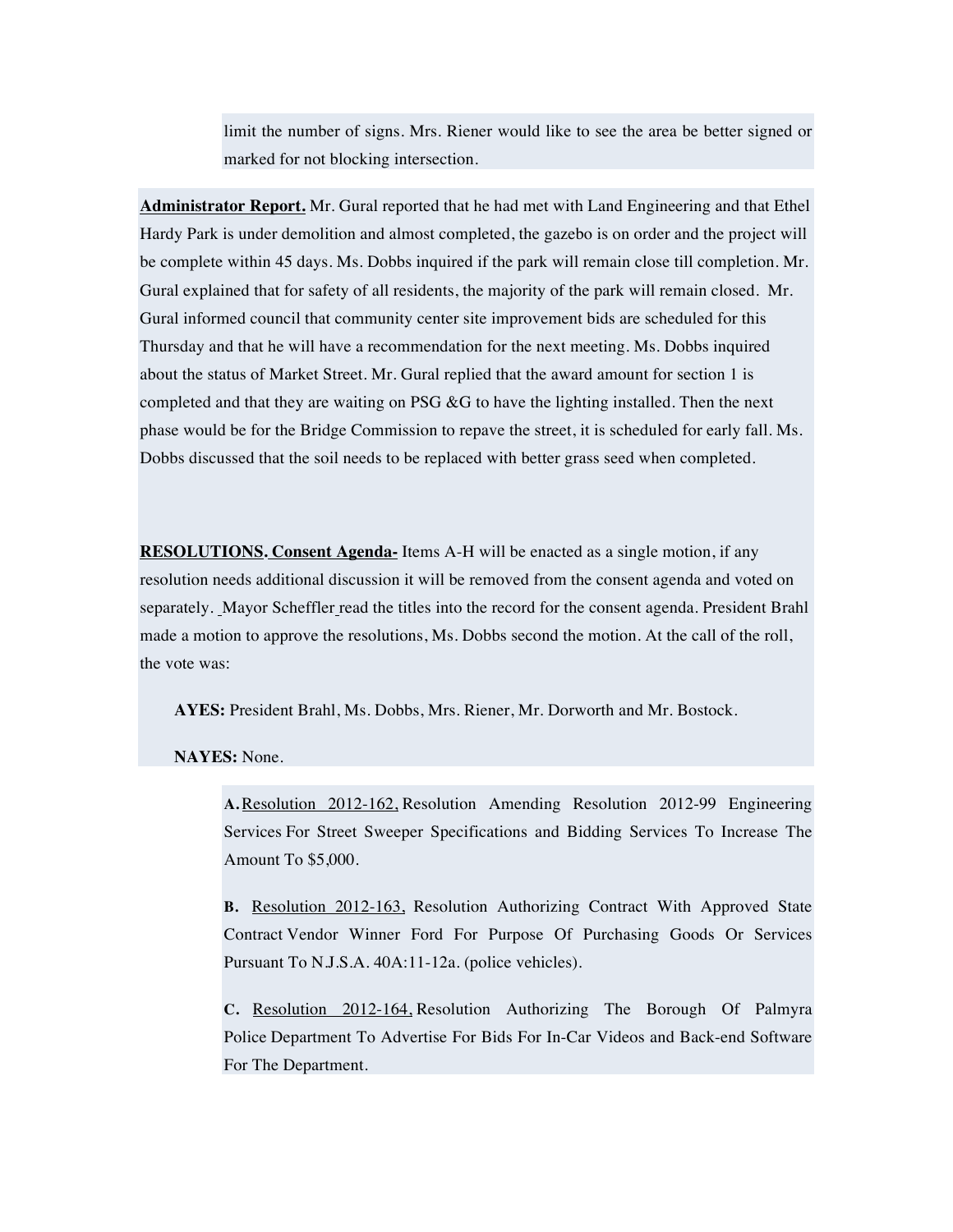**D.** Resolution 2012-165, Resolution Establishing Change Funds For Tax Office and Court Office.

**E.** Resolution 2012-166, Resolution Supporting Participation In The Sustainable New Jersey Municipal Certification Program and Appointing Mindie Wiener As Palmyra's Agent For the Program.

**F.** Resolution 2012-167, Resolution Appointing Marie Nagle As Wellness Coordinator For The Borough of Palmyra.

**G.** Resolution 2012-168, Resolution Authorizing The Mayor To Execute An Agreement With Real Results Basketball To Operate A Men's Basketball League At The Palmyra Community Center.

**H.** Resolution 2012-169, Resolution Authorizing The Purchase of Police Car Equipment And Related Appurtenances To WPCS Of Lakewood NJ In The Amount of \$1,105.00; Emergency Accessories & Installation Of Cherry Hill NJ In The Amount Of \$17,973.00; Advanced Electronic Design of North Attleboro MA In The Amount Of \$7,366.20; and Tim Matlach Electronics Of Moorestown NJ In The Amounts Of \$7,9666.15 and \$1,173.39 Subject To CFO Certification of Funds.

### **DISCUSSION ITEMS.**

**1**. Class I-volunteers. President Brahl discussed that he had read in the League of Municipalities magazine about using Class I volunteers to help with traffic security and the parks. They would report under the Chief of Police. Chief Pearlman explained that he has spoken with other towns that have used the Class I volunteers and that they are provided training and have limit power. There is also limit ways to protect their selves. President Brahl explained that the community center and the parks are his main concern and that Class I's would be able to help the department with those areas. Chief Pearlman will report back to council in September on this issue.

**2.** Solicitors/Peddlers, Vendors Ordinance. Chief Pearlman advised council of the need to have more extensive background checks on the solicitors and vendors. Chief Pearlman is recommending that the ordinance fee be lower to 60 dollars from \$100.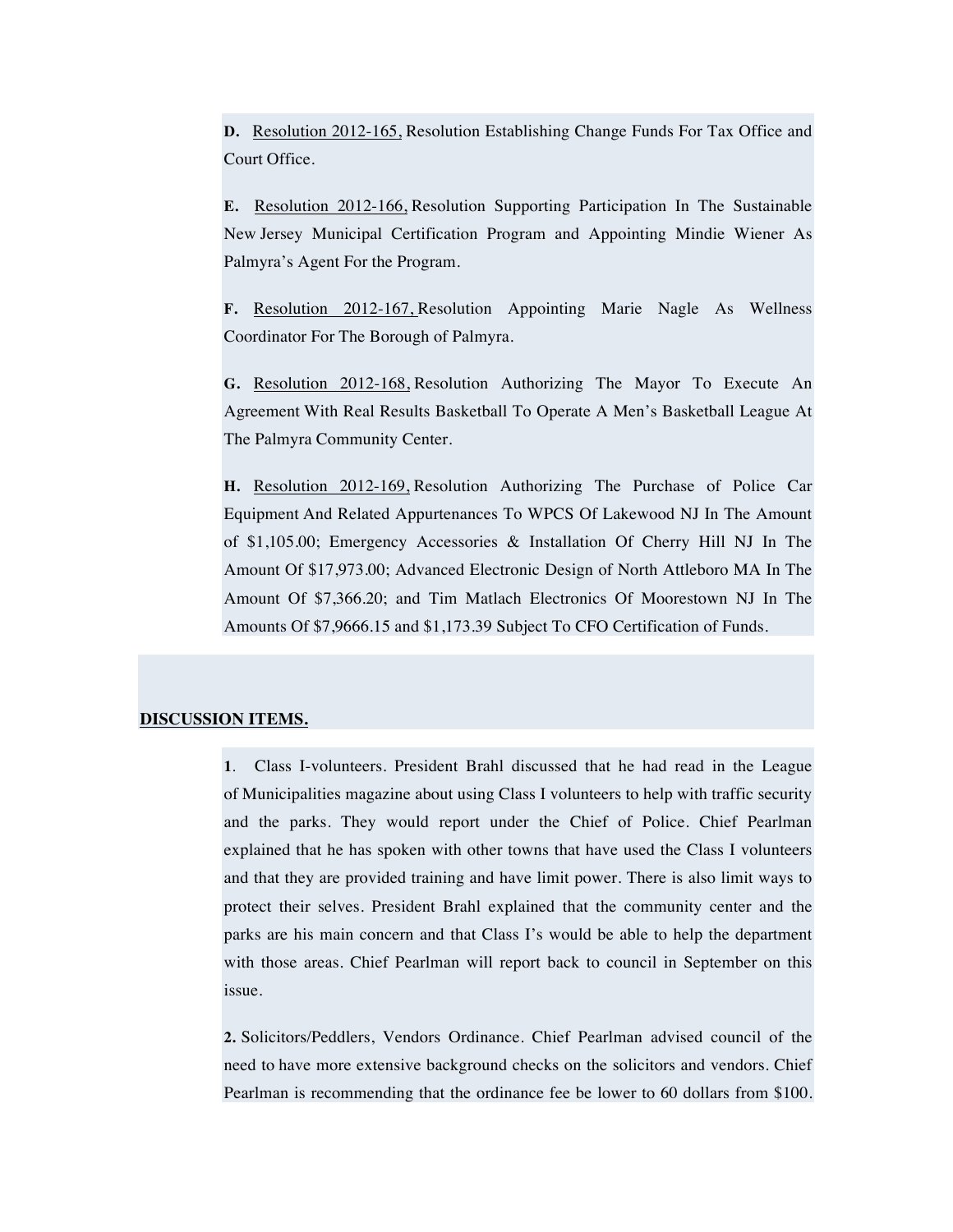to accommodate for the extra charge for the fingerprinting. Mrs. Riener discussed that she was approached a few weeks ago by a solicitor and was not sure where to check. Chief Pearlman replied that residents should call Borough Hall. Mrs. Sheipe explained that all solicitors are registered through the clerk's office and given a copy of their permit with their picture attached.

**3.** Shared services-vehicle repair. Mr. Gural reported that Cinnaminson Township has been doing their own in house repairs and is willing to do a shared services agreement with the borough for the public works vehicle repairs. Cinnaminson will be able to turn the repaired vehicles around quickly. Mr. Gural will prepare a share service agreement with Cinnaminson Township and report back to council.

#### **4.** Harbour agreement and Harbour reimbursement report. Held for executive session.

**5.**Commercial Contractor Trash removal. Mr. Gural informed council that they are working on the new trash contract for 2013.

**6.** Penalties Ordinance. Mr. Rosenberg discussed that President Brahl had request him to review the penalties for graffiti due to the recent vandalism at Legion Field and the fountain. Mr. Rosenberg inquired if council would like to have the penalty the maximum of \$2,000. President Brahl discussed the spraying of graffiti at all the parks and also at the fountain. The maxim penalty may help get the word out that the Borough is serious about prosecuting the offenders. Mr. Rosenberg explained that this cannot be applied against the parent of a juvenile and that the juveniles will be heard in county court. Mrs. Riener inquired if it would apply to litter and trash in public areas as well. Mr. Rosenberg replied that it would apply to all municipal ordinances except zoning and housing. Mr. Rosenberg will prepare an ordinance for introduction for the next meeting.

**7.** Municipal Liens for property maintenance. Mayor Scheffler discussed that Mrs. Kilmer has been appointed as code enforcement officer and that there are times when her hands are tied to get grass cut or a property cleaned up. The ordinance needs to provide a mechanism for the Borough to cut the grass or clean the property and place a lien on the home. The code enforcement officer needs more tools available to her. Mr. Rosenberg will draw up an ordinance concerning placing liens on the properties for maintenance. Mrs. Riener discussed that the housing ad-hoc committee was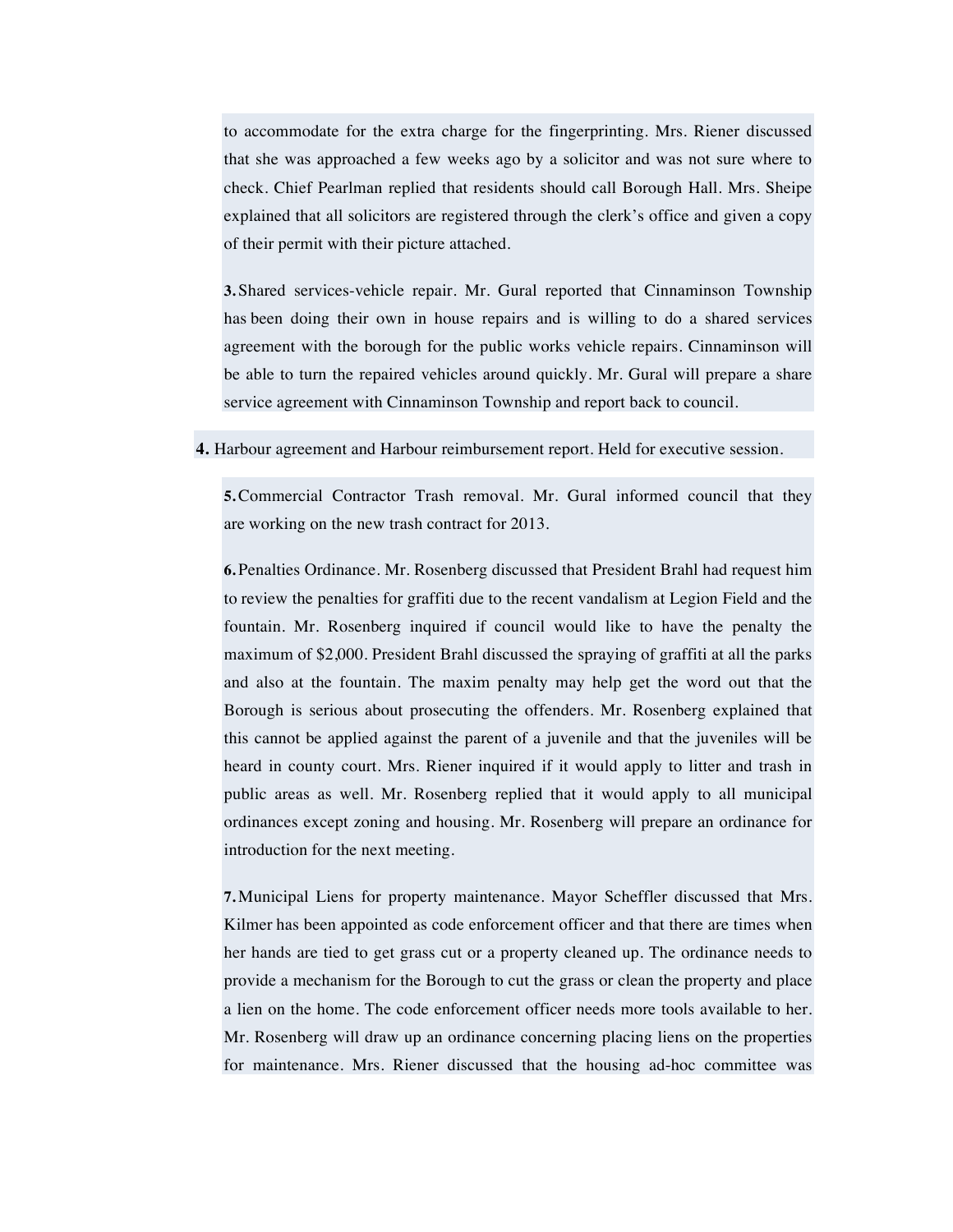making recommendations for the height that grass could be. Mrs. Kilmer replied that she has received no recommendations as of this date.

**8.** Property Maintenance-vehicles, trampolines. Mayor Scheffler discussed that she is concerned about an injury occurring with the trampolines in the front yards as well as the backyards. Mayor Scheffler also discussed the number of vehicles that are parked on a yard. There is no ordinance to limit the number as long as they are registered and insured. President Brahl explained that council has dealt with the need to have vehicles parked on an improvement surface. Mrs. Kilmer and Mr. Rosenberg will review the issue for the next work session.

**9.** Draft of sign ordinance. Mrs. Riener explained that she and Mrs. Kilmer had met on the ordinance since Mr. Rosenberg was not available. Mrs. Riener discussed having some of the recommendations of the BID incorporation into the sign ordinance, especially for Route 73. Mrs. Riener requested that this item be listed on the agenda for the next work session.

**10.** Sidewalk obstructions-Land Use Board. Mr. Gural informed council that there have been several complaints of businesses that are using the sidewalk area to sell their merchandise. The land use board will discuss recommendations in September. Mrs. Riener inquired if the ordinance should not be created by council first and sent to the Land Use Board for their review before second reading. President Brahl discussed that the main concern is that the sidewalks are a tripping concern when broken. Mr. Gural read sections of the current sidewalk and that the issue is not about shade trees but broken sidewalks. President Brahl discussed that sidewalks are on the right of way and do not belong to the property owner. Mr. Rosenberg replied that the homeowner is responsible for the sidewalks out to the street, but that the borough has an easement on the sidewalks that cannot be blocked. Mrs. Riener recommended that Mrs. Kilmer meet with her, President Brahl and Mayor Scheffler to review the sidewalk ordinance. Ms. Dobbs discussed that the borough also needs to look at fixing their sidewalks.

**11.** Light Rail report and Highland Ave site meeting. Mayor Scheffler reported that she, Chief Pearlman and Mr. Gural had attended a meeting in Riverside held by Assemblyman Singleton. The majority of the people present were upset about the events that have happened since the Light Rail has started. There is a major concern about the quality of life issues. NJ Transit claims that they have no funding for this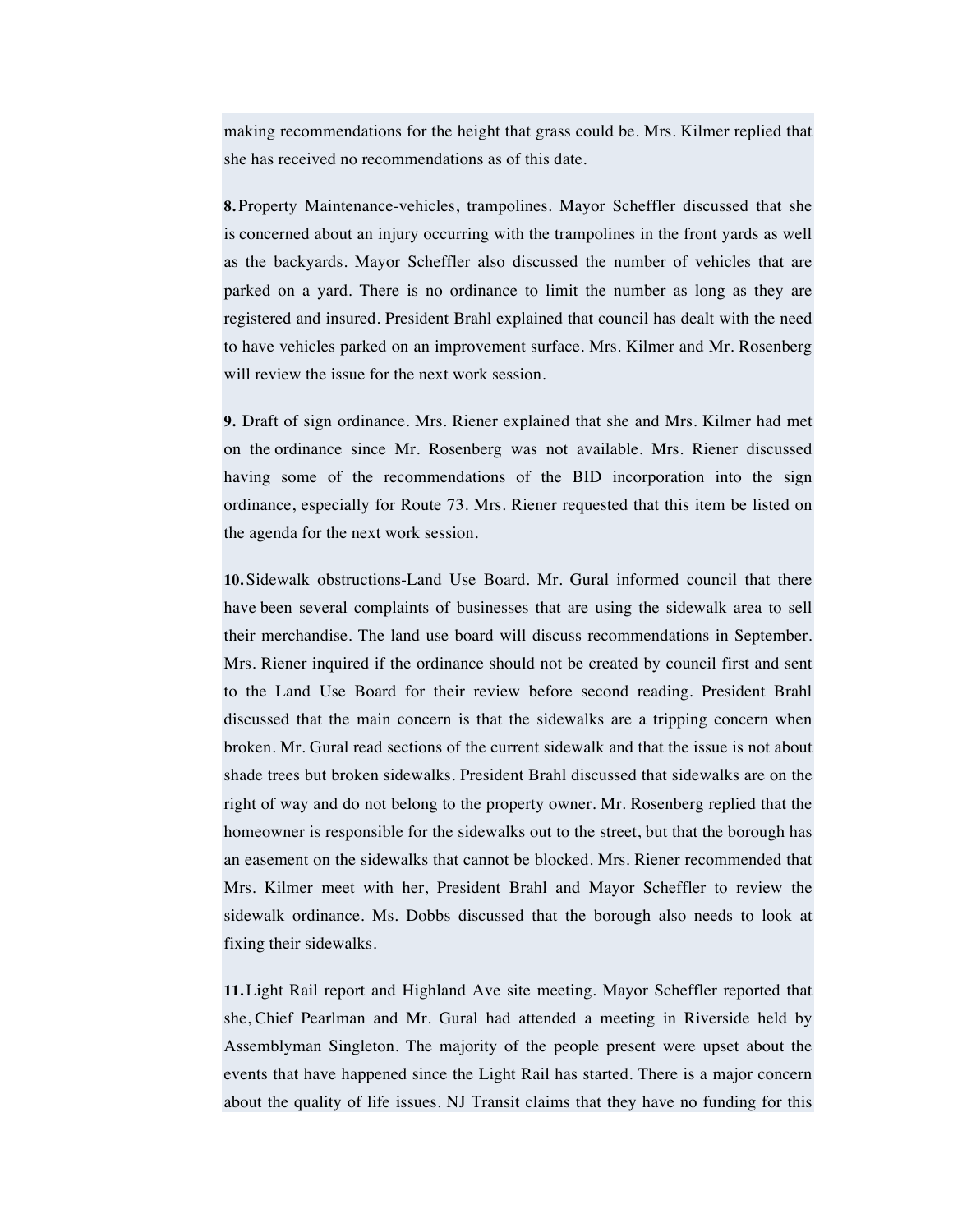region and that their main focus is the Newark area. NJ Transit has four officers in this area, but not on the trains, they are in vehicles. Mayor Scheffler discussed that NJ Transit does not capture the idea of what the towns along the River line deal with every day. Chief Pearlman informed council that there is a meeting with the Chief's on August  $15<sup>th</sup>$  and that they will be discussing officers on the trains and platforms. Mr. Gural explained that there is limit resources from transit and that they have stated that there is no resource to help the towns with crime from the train. President Brahl discussed that the committee is doing a comprehensive study of the Light Rail and the actual cost to the towns.

- **12.** Tax payments-partial payments. Mr. Gural reported that residents are concerned that they are not allowed to make partial payments on their taxes. Partial payments can cause internal problems, but that many residents are not able to pay full amounts. Mayor Scheffler requested that the resolution to allow the partial payments be placed on the agenda for the next meeting.
- **13.** Discussion on animal control of wild animals. Held for executive session.
- **14.** BID Audit and BID. Mr. Bostock informed council that the audit was completed today. Mayor Scheffler required that it be listed on the agenda for the next council meeting.
- **15.** Discussion on changes to open public meeting. Mrs. Sheipe, Mr. Gural and Mrs. Nagle will be attending a seminar on the new changes in September. Council will review the discussion at the October meeting.
- **16.** Website upgrades. Mr. Gural discussed that Networks Plus is revamping and upgrading their site and it would be a perfect time for the borough to review and assess their website. Mrs. Riener requested that the Land Use Ordinances be placed on the website.
- **17.** Salary Ordinance & Resolution. Hold for next meeting
- 18. September 4<sup>th</sup>-Tuesday Council Meeting. Mrs. Dobbs made a motion to cancel the meeting on September 4 due to lack of quorum, President Brahl second the motion. All members present voted in favor of the motion.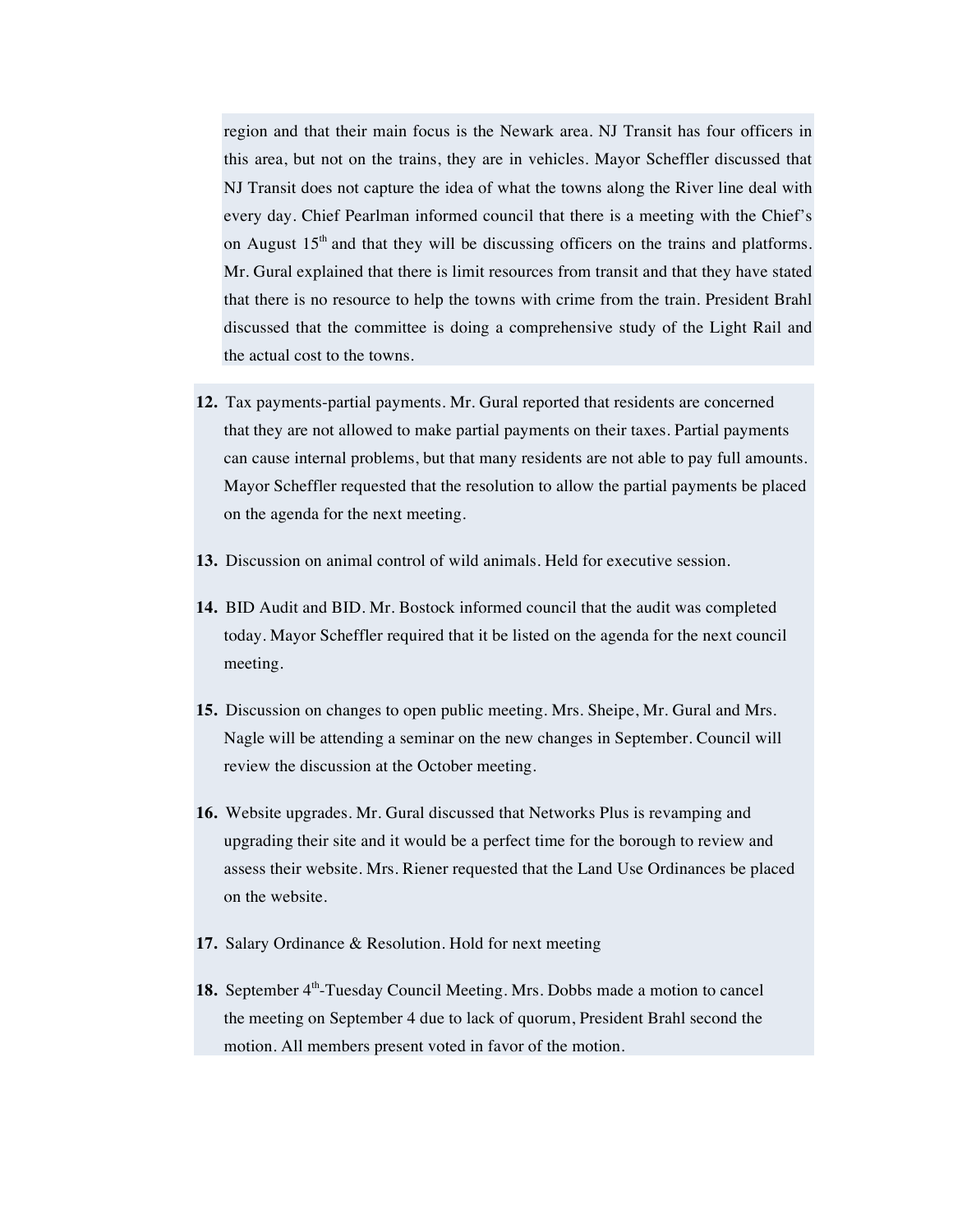**19.** Pedestrian Flashing light-Cinnaminson & Charles. Mayor Scheffler discussed that there still needs to be additional work completed at Cinnaminson and Charles. Chief Pearlman explained that they are waiting for a grant that is a federal grant but administrated by the state.

**PUBLIC COMMENTS.** President Brahl made a motion to open the meeting to the public, Mr. Bostock second the motion. All members present voted in favor of the motion.

Mr. Smith-Van Sant- thanked Mrs. Kilmer for the changes in the properties and trash around town; she has addressed all of his complaints. Mr. Smith addressed the wild animals and the rabies. Mayor Scheffler explained that a fox and groundhog have been determined to have rabies and that a skunk was also diagnosed today. The borough is attempting to notify residents. Mrs. Riener inquired if the reverse 911 call system could be used for the alert. Mr. Smith discussed that many of the streets are filthy and need cleaning. Mayor Scheffler replied that the borough is borrowing a sweeper from other towns, but that a new sweeper will be arriving in September.

Ms. Veitenheimer-Roland-discussed that she is concerned about the rabies and how widespread is it. Chief Pearlman replied that officers on the street are aware and that residents should let the officers make the determination. Ms. Veitenheimer discussed that the driveway ordinance should cover the property maintenance issue. Mayor Scheffler explained that there are a few loopholes in the ordinance and that council is attempting to close them.

Mr. Thomas-Van Sant requested that council consider the intersection of Cinnaminson Avenue and Temple for stop signs. Mayor Scheffler replied that it is a county intersection and that they do not feel that there is a problem with the intersection currently.

Resident- discussed that property maintenance took years to require the homeowner to fix his property. The wild animals are a concern with the rabies and that he saw a cat that looked like it was in trouble,  $M \& R$  Wildlife respond and also the police department. Resident informed council that the War Memorial Committee has processed all the paperwork required for a nonprofit organization. They now have insurance.

Mr. Dorworth made a motion to close the public portion. Mr. President Brahl second the motion. All members present voted in favor of the motion.